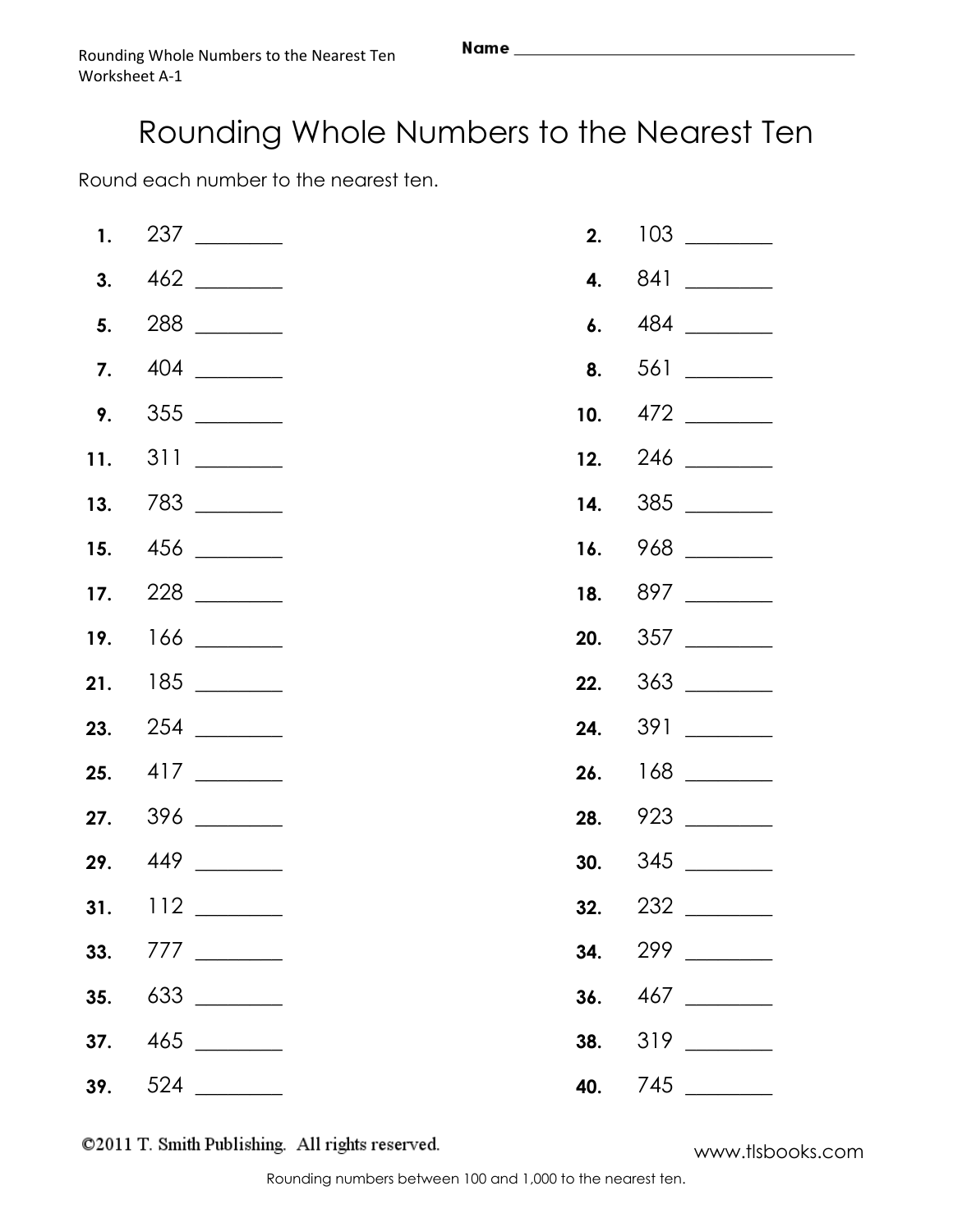Round each number to the nearest ten.

| 1.  | 237 240              | 2.  | 103 100        |
|-----|----------------------|-----|----------------|
| 3.  | 462 460              | 4.  | 841 840        |
| 5.  | 288 290              | 6.  | 484 480        |
| 7.  | 404 400              | 8.  | 561 560        |
| 9.  | 355 360              | 10. | 472 470        |
| 11. | 311 310              | 12. | 246 250        |
| 13. | 783 <mark>780</mark> | 14. | 385 390        |
| 15. | 456 460              | 16. | 968 970        |
| 17. | 228 230              | 18. | 897 900        |
| 19. | 166 <u>170</u>       | 20. | 357 360        |
| 21. | 185 <mark>190</mark> | 22. | 363 360        |
| 23. | 254 250              | 24. | 391 390        |
| 25. | 417 <b>420</b>       | 26. | 168 <u>170</u> |
| 27. | 396 400              | 28. | 923 920        |
| 29. | 449 <u>450</u>       | 30. | 345 350        |
| 31. | 112 110              | 32. | 232 230        |
| 33. | 777 780              | 34. | 299 300        |
| 35. | 633 630              | 36. | 467 470        |
| 37. | 465 470              | 38. | 319 320        |
| 39. | 524 520              | 40. | 745 750        |

www.tlsbooks.com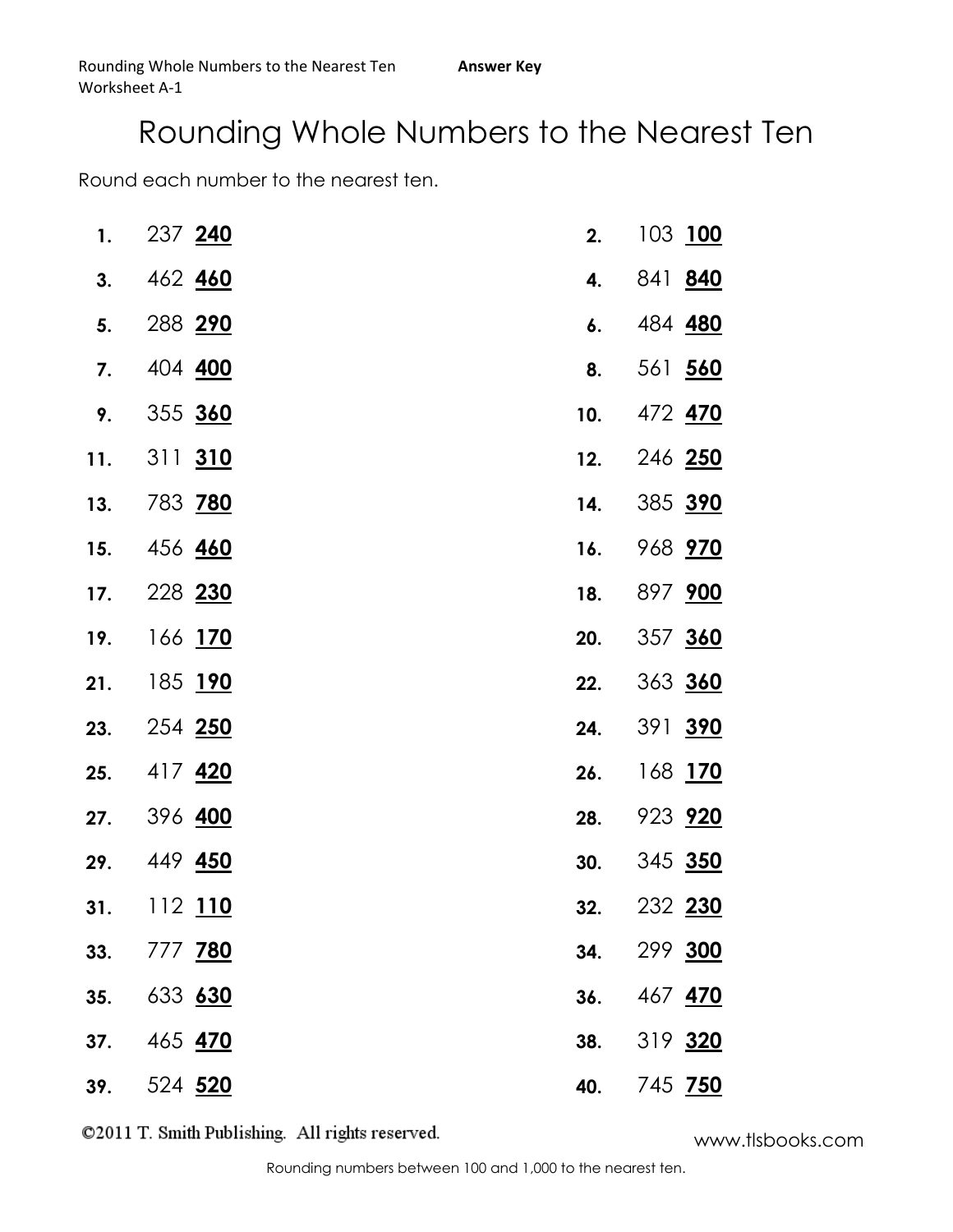Round each number to the nearest ten.

|  | $\frac{336}{\frac{1}{2}}$ |         |
|--|---------------------------|---------|
|  |                           |         |
|  |                           |         |
|  |                           |         |
|  |                           |         |
|  |                           |         |
|  |                           |         |
|  |                           | 20. 888 |
|  |                           |         |
|  |                           |         |
|  |                           |         |
|  |                           |         |
|  |                           |         |
|  |                           |         |
|  |                           |         |
|  |                           |         |
|  |                           |         |
|  |                           | 40. 992 |

©2011 T. Smith Publishing. All rights reserved.

www.tlsbooks.com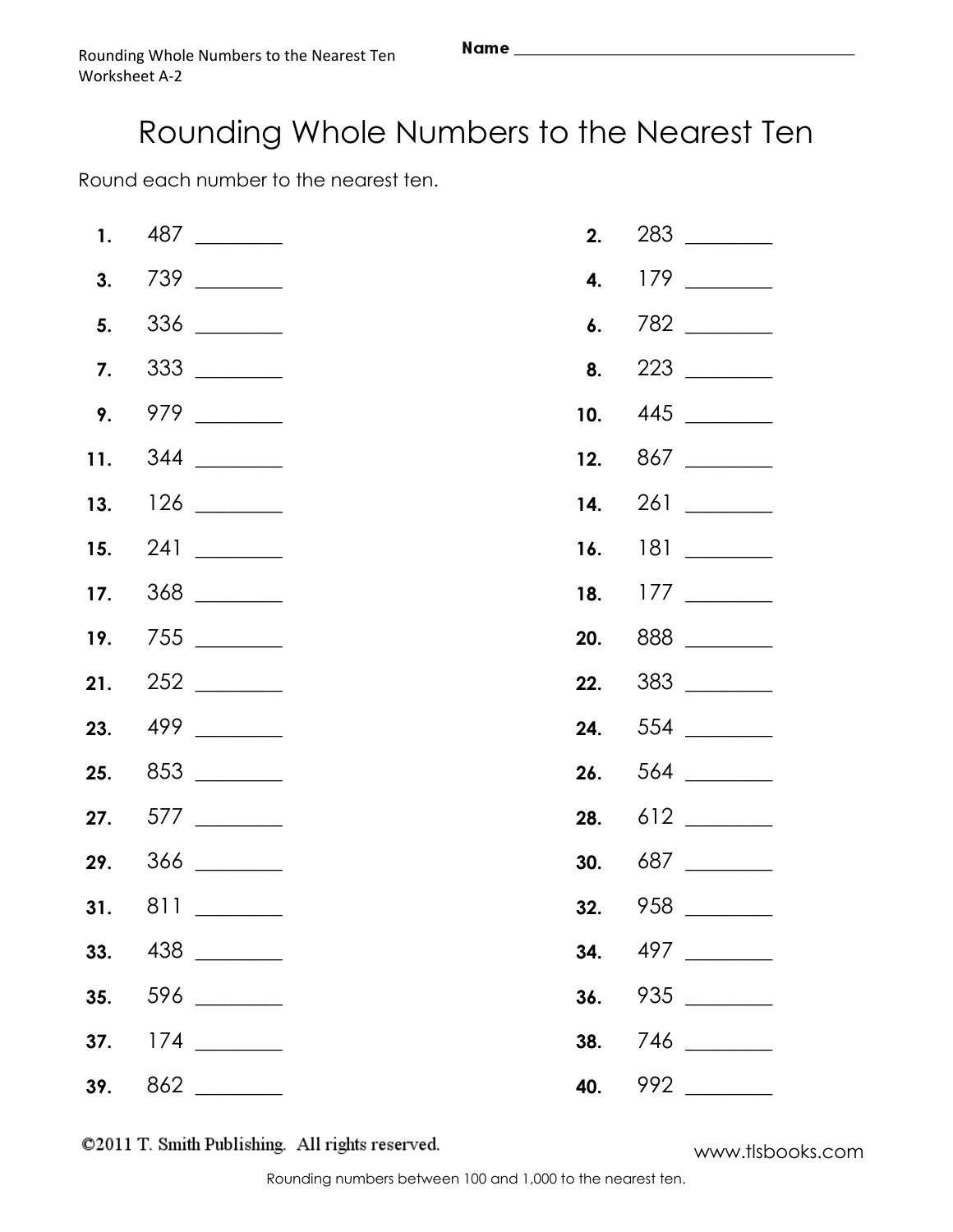Round each number to the nearest ten.

| 1.  | 487 490              | 2.  | 283 280        |
|-----|----------------------|-----|----------------|
| 3.  | 739 740              | 4.  | 179 180        |
| 5.  | 336 340              | 6.  | 782 780        |
| 7.  | 333 330              | 8.  | 223 220        |
| 9.  | 979 980              | 10. | 445 <b>450</b> |
| 11. | 344 <mark>340</mark> | 12. | 867 870        |
| 13. | 126 130              | 14. | 261 260        |
| 15. | 241 240              | 16. | 181 180        |
| 17. | 368 370              | 18. | 177 180        |
| 19. | 755 <mark>760</mark> | 20. | 888 890        |
| 21. | 252 250              | 22. | 383 380        |
| 23. | 499 500              | 24. | 554 550        |
| 25. | 853 850              | 26. | 564 560        |
| 27. | 577 580              | 28. | 612 610        |
| 29. | 366 <mark>370</mark> | 30. | 687 690        |
| 31. | 811 810              | 32. | 958 960        |
| 33. | 438 440              | 34. | 497 500        |
| 35. | 596 600              | 36. | 935 940        |
| 37. | 174 <mark>170</mark> | 38. | 746 750        |
| 39. | 862 <mark>860</mark> | 40. | 992 990        |

www.tlsbooks.com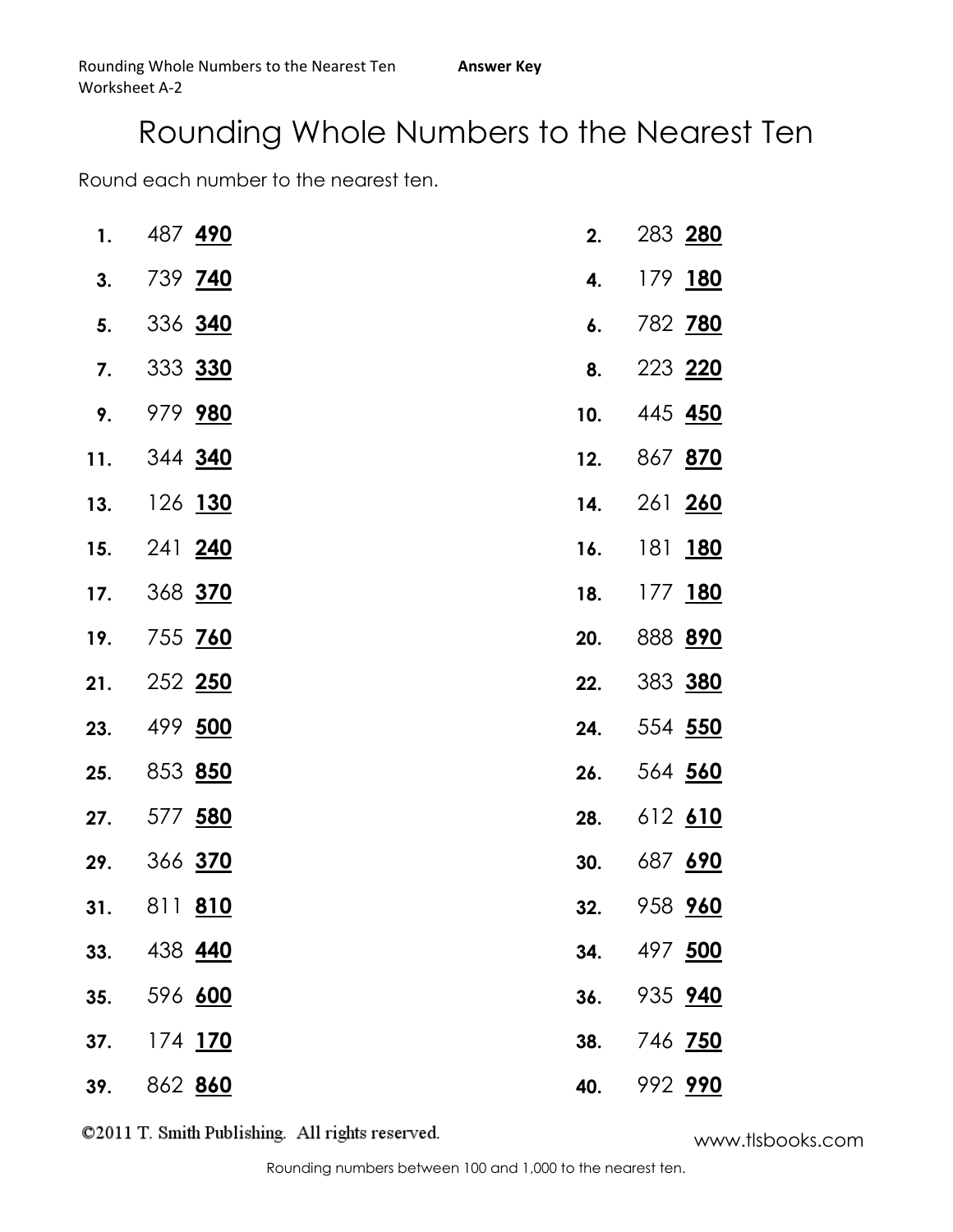Round each number to the nearest ten.

|  |     | <b>22.</b> $222$ |
|--|-----|------------------|
|  |     |                  |
|  |     |                  |
|  |     |                  |
|  |     |                  |
|  |     |                  |
|  |     |                  |
|  |     |                  |
|  |     |                  |
|  | 40. |                  |

©2011 T. Smith Publishing. All rights reserved.

www.tlsbooks.com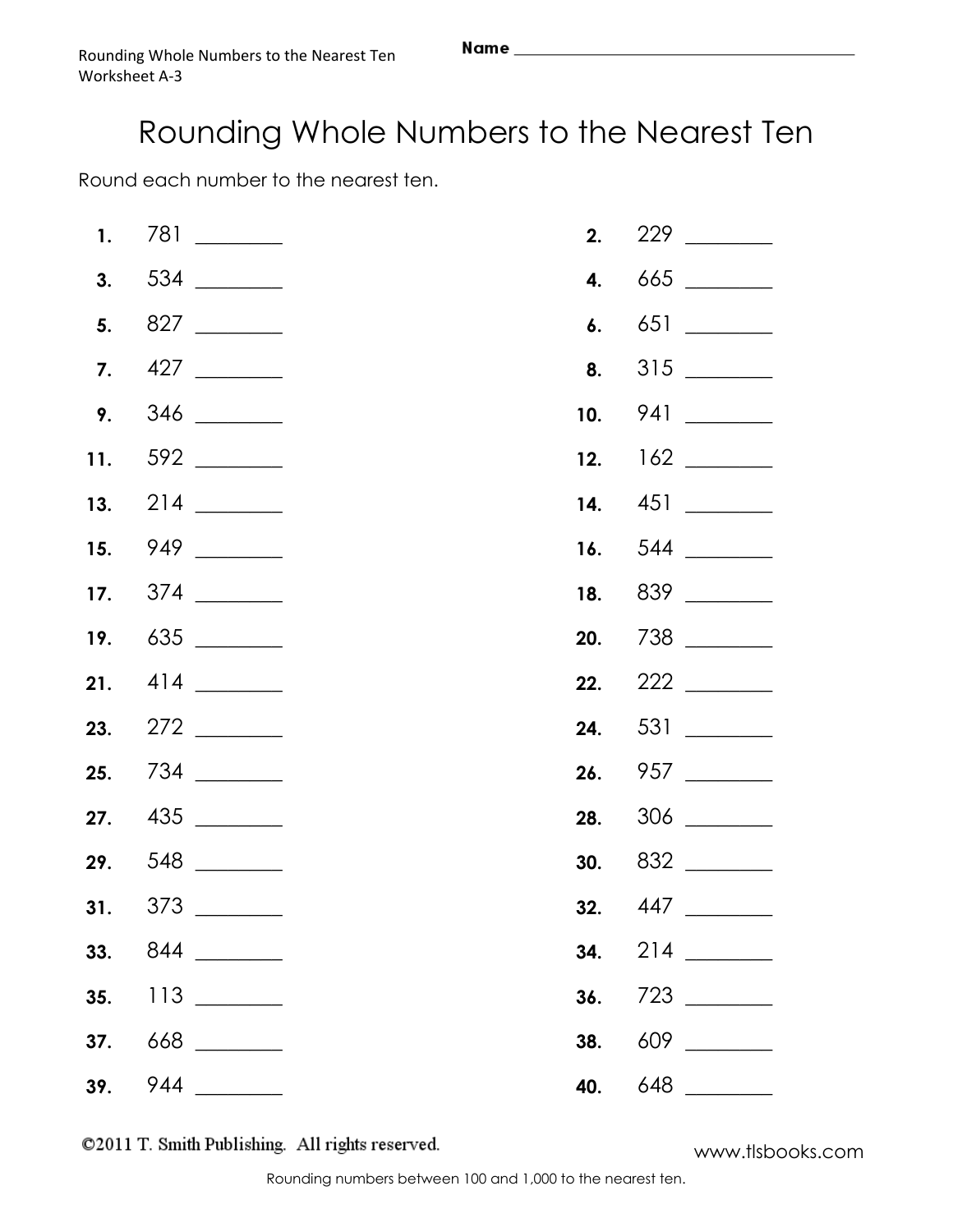Round each number to the nearest ten.

| 1.  | 781 780              | 2.  | 229 230        |
|-----|----------------------|-----|----------------|
| 3.  | 534 530              | 4.  | 665 670        |
| 5.  | 827 830              | 6.  | 651 650        |
| 7.  | 427 430              | 8.  | 315 320        |
| 9.  | 346 350              | 10. | 941 940        |
| 11. | 592 <mark>590</mark> | 12. | 162 160        |
| 13. | 214 210              | 14. | 451 <b>450</b> |
| 15. | 949 <mark>950</mark> | 16. | 544 540        |
| 17. | 374 <mark>370</mark> | 18. | 839 840        |
| 19. | 635 640              | 20. | 738 740        |
| 21. | 414 410              | 22. | 222 220        |
| 23. | 272 270              | 24. | 531 530        |
| 25. | 734 <mark>730</mark> | 26. | 957 960        |
| 27. | 435 440              | 28. | 306 310        |
| 29. | 548 <u>550</u>       | 30. | 832 830        |
| 31. | 373 370              | 32. | 447 <b>450</b> |
| 33. | 844 840              | 34. | 214 210        |
| 35. | 113 110              | 36. | 723 720        |
| 37. | 668 670              | 38. | 609 610        |
| 39. | 944 940              | 40. | 648 650        |

www.tlsbooks.com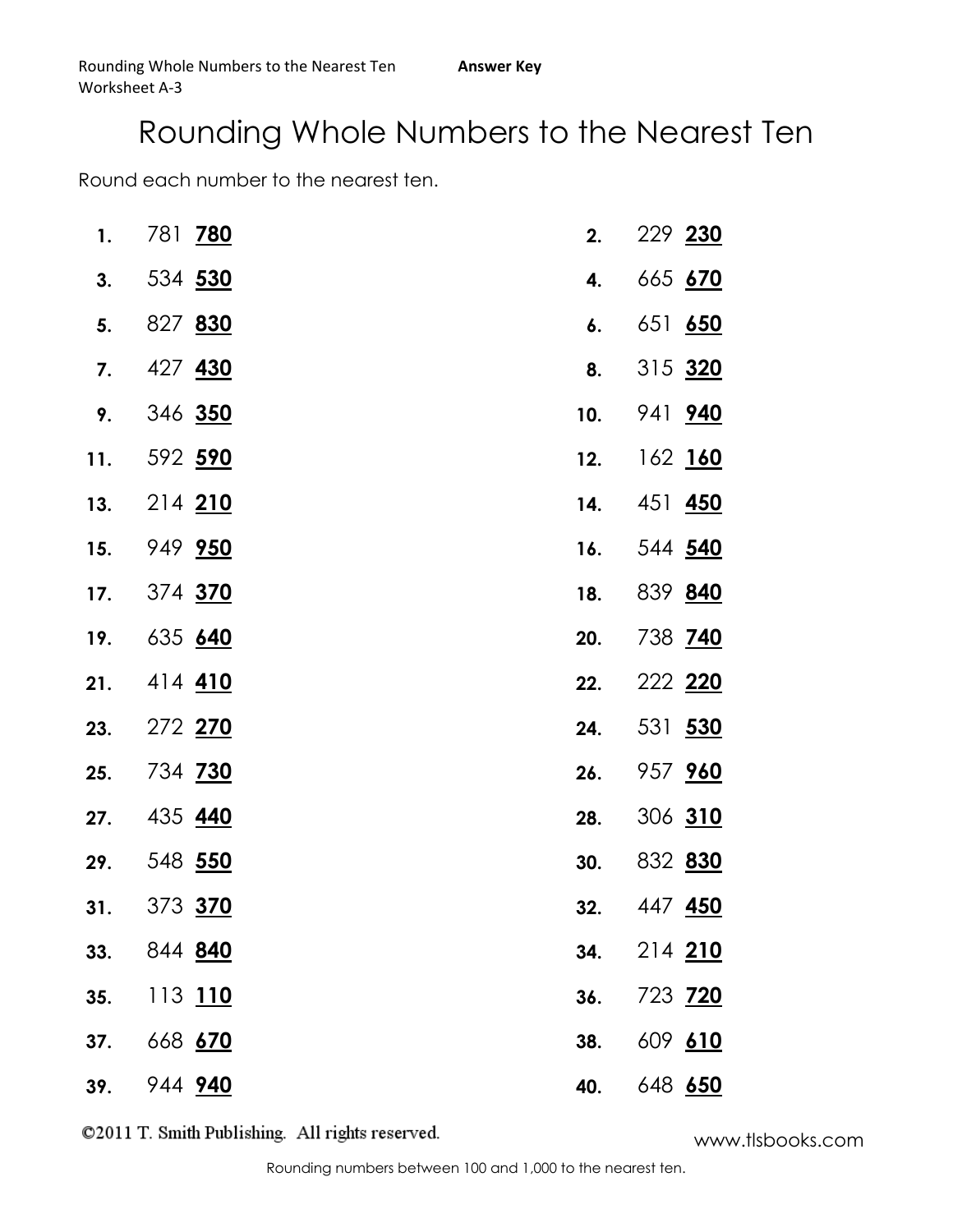Round each number to the nearest ten.

| 23. 603 | 24. 489 |
|---------|---------|
|         |         |
|         |         |
|         |         |
|         |         |
|         |         |
|         |         |
|         |         |
|         |         |

©2011 T. Smith Publishing. All rights reserved.

www.tlsbooks.com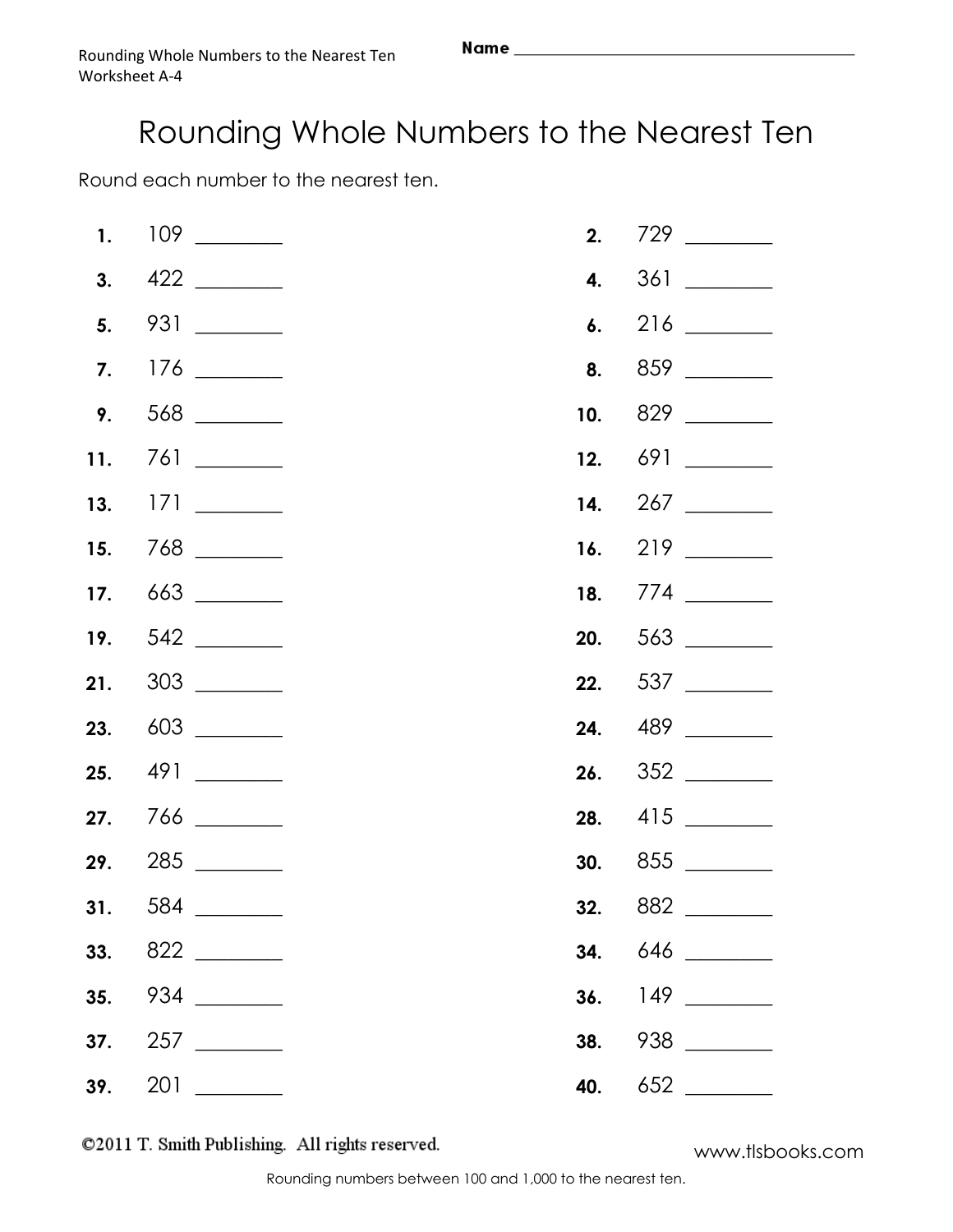Round each number to the nearest ten.

| 1.  | 109 110              | 2.  | 729 730 |
|-----|----------------------|-----|---------|
| 3.  | 422 420              | 4.  | 361 360 |
| 5.  | 931 930              | 6.  | 216 220 |
| 7.  | 176 180              | 8.  | 859 860 |
| 9.  | 568 570              | 10. | 829 830 |
| 11. | 761 <mark>760</mark> | 12. | 691 690 |
| 13. | 171 <u>170</u>       | 14. | 267 270 |
| 15. | 768 <mark>770</mark> | 16. | 219 220 |
| 17. | 663 660              | 18. | 774 770 |
| 19. | 542 <u>540</u>       | 20. | 563 560 |
| 21. | 303 300              | 22. | 537 540 |
| 23. | 603 600              | 24. | 489 490 |
| 25. | 491 <mark>490</mark> | 26. | 352 350 |
| 27. | 766 <mark>770</mark> | 28. | 415 420 |
| 29. | 285 290              | 30. | 855 860 |
| 31. | 584 <mark>580</mark> | 32. | 882 880 |
| 33. | 822 820              | 34. | 646 650 |
| 35. | 934 930              | 36. | 149 150 |
| 37. | 257 260              | 38. | 938 940 |
| 39. | 201 200              | 40. | 652 650 |

www.tlsbooks.com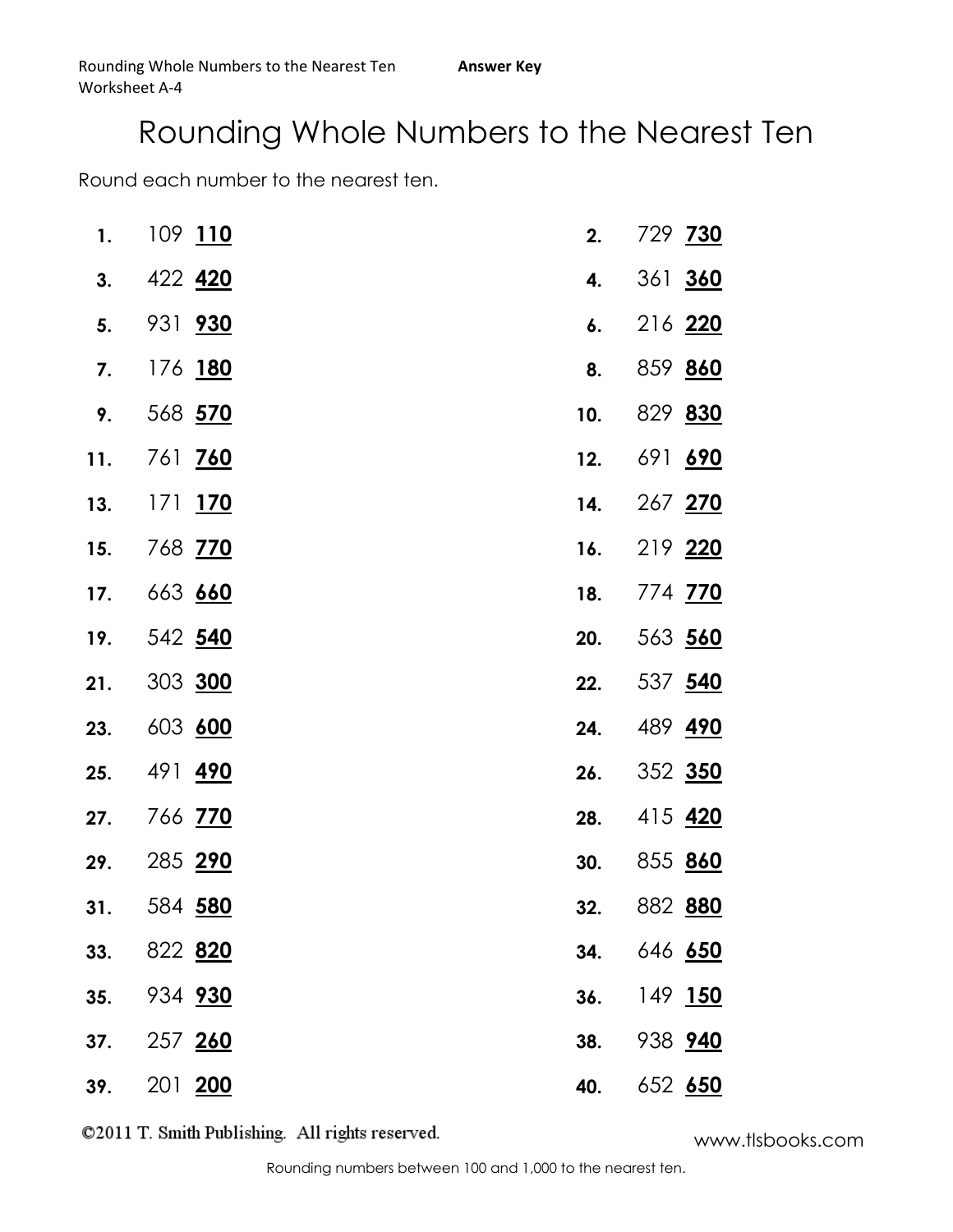Round each number to the nearest ten.

| 29. 788 |  |  |
|---------|--|--|
|         |  |  |
|         |  |  |
|         |  |  |
|         |  |  |
|         |  |  |

©2011 T. Smith Publishing. All rights reserved.

www.tlsbooks.com